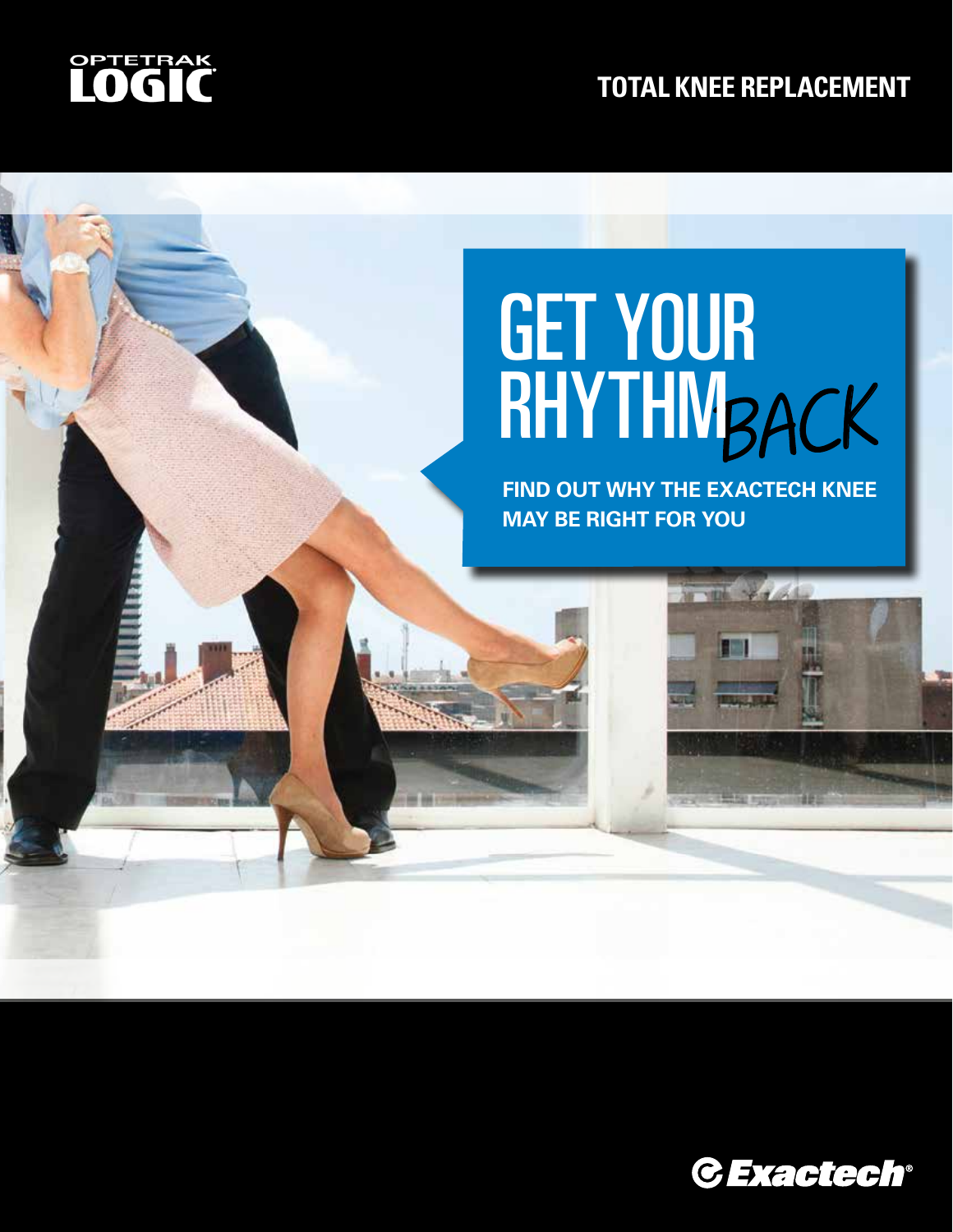### PROVEN DESIGN, PROVEN MATERIALS.

Total knee joint replacement, also called total knee arthroplasty (TKA), is one of the most successful surgical procedures. Today, more than half a million knee replacement procedures are performed every year in the United States alone.<sup>1</sup>

Exactech's knee system has a unique story that began more than 30 years ago at the Hospital for Special Surgery in New York, one of the world's leading orthopaedic research and treatment institutions. Built on a rich design history and foundation, the Optetrak® lineage of knee systems continues to demonstrate excellent long-term clinical results, helping hundreds of thousands of patients around the world regain their mobility. $2-3$ 

YOUR SURGEON MAY ELECT TO REPLACE ALL OR ONLY PART OF YOUR KNEE DEPENDING ON THE SEVERITY OF YOUR INDIVIDUAL CONDITION.

Over time, different forms of arthritis can lead to cartilage wear or degeneration within the knee. A total knee replacement procedure will remove the damaged portion of the femur (or thigh bone), the tibia (or shin bone), and the patella (or knee cap), replacing them with metal and/or plastic components that will replicate the knee's natural movement and function.



# WHAT IS TOTAL KNEE REPLACEMENT?

Total knee replacement is often the recommended surgical operation for patients experiencing pain from arthritis in the knee joint.

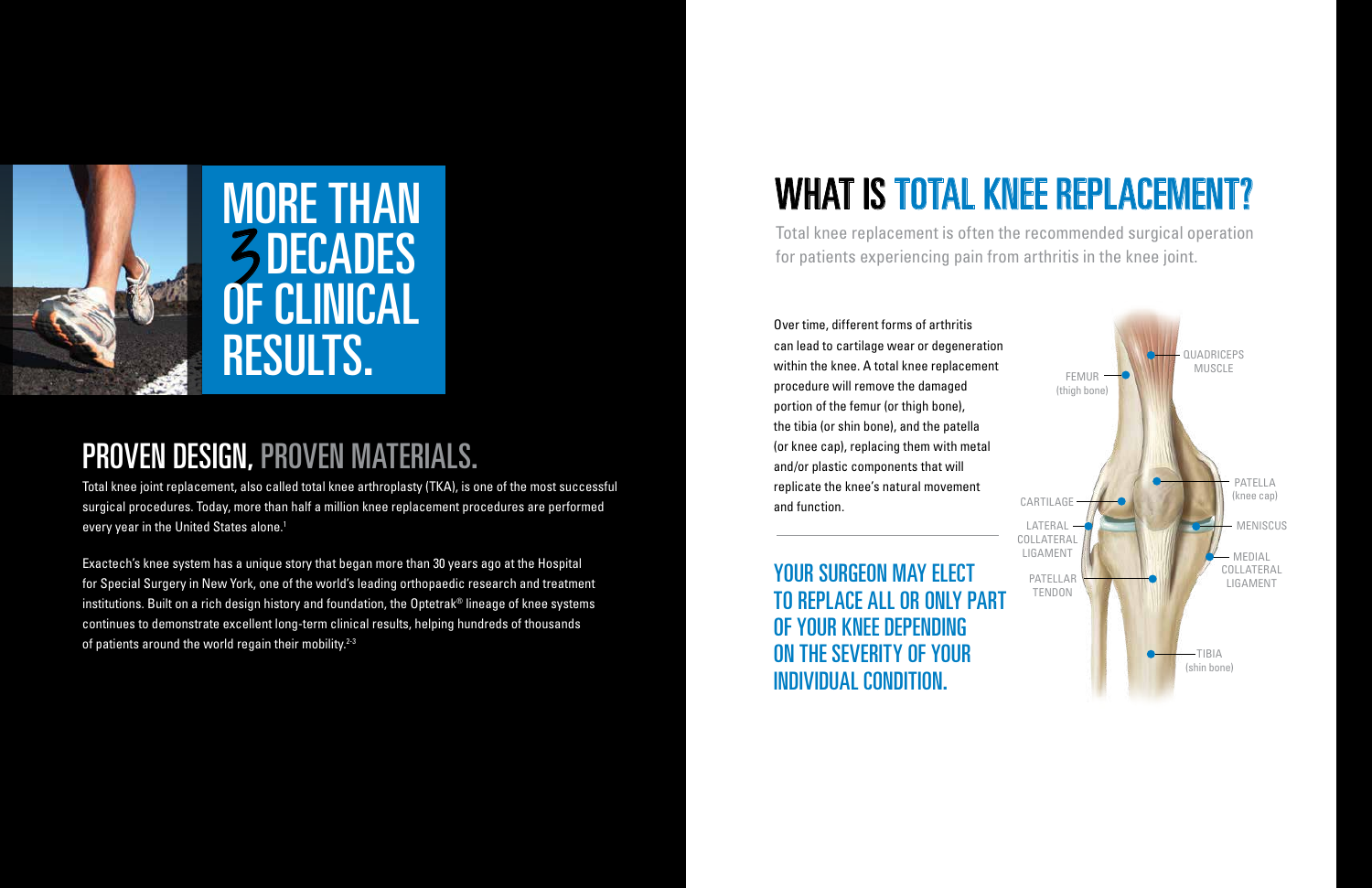Just like your natural knee, the components of a knee implant are subject to wear caused by bending, straightening and supporting weight. The shape of knee implant components—particularly the parts that slide against each other—is very important to ensure the least possible amount of wear.

One part of a knee system that is subject to wear is the place where the femoral and tibial components meet, the polyethylene tibial insert. When weight is placed unevenly, as often happens with normal activities of daily living, a high level of pressure may be exerted on the edge of the joint. This can lead to pain and discomfort.

The unique shape of Optetrak Logic's femoral and tibial components are designed to distribute weight and pressure evenly across the area where the components meet, even when weight is concentrated on one side of the knee.

While other companies may rely on laboratory projections to determine how their devices will perform over time, Exactech prefers a higher standard of proof – actual long-term clinical performance. Built on a proven lineage of more than three decades, Optetrak knees continue to document excellent clinical success, including 98 percent good to excellent results for up to 15 years. $^3$ 

Another key factor in the way a knee implant performs is the way the knee cap (patella) moves when you bend your knee. From the earliest knee designs, surgeons have struggled to recreate the correct patella tracking and limb alignment to ensure you have a comfortable, natural feel and function.

It is widely recognized that quality design and materials contribute to longevity and function when it comes to total joint implants. The patented **DESIGN** features and proprietary **MATERIALS** contribute to Optetrak's overall longevity and excellent clinical performance.<sup>2-3</sup>

> Optetrak knee systems feature a wide femoral groove that allows the patient's kneecap to track naturally (to either the inside or the outside) during normal bending and straightening of the leg. This is different than some competitive designs, which could force the knee cap to track along a specific path that can cause pain or stress on the surrounding ligaments and muscles.

- $\bullet$ Wide range of solutions to treat your condition
- Innovative surgical approach to preserve and protect as much of your surrounding tissues, ligaments and natural bone as possible
- Net Compression Molded polyethylene inserts used to replicate your cartilage
- $\bullet$ Curved shape of femoral and tibial components distributes weight and pressure evenly across the area where the components meet
- ••••••••••••••••••  $\bullet$ Bone-sparing 4 , high-flexion implant is designed to reduce strain on surrounding ligaments, while providing natural patella tracking and excellent range of motion 5
- $\bullet$ Streamlined low profile instrumentation provides options for alternative surgical approaches, such as reduced incision size, which can potentially allow for quicker recovery.

### **DESIGN**

### PROVEN, NOT PROJECTED.

#### SOME OF THE SYSTEM'S UNIQUE FEATURES INCLUDE:

FEMORAL COMPONENT TIBIAL COMPONENT POLYETHELENE TIBIAL INSERT PATELLA COMPONENT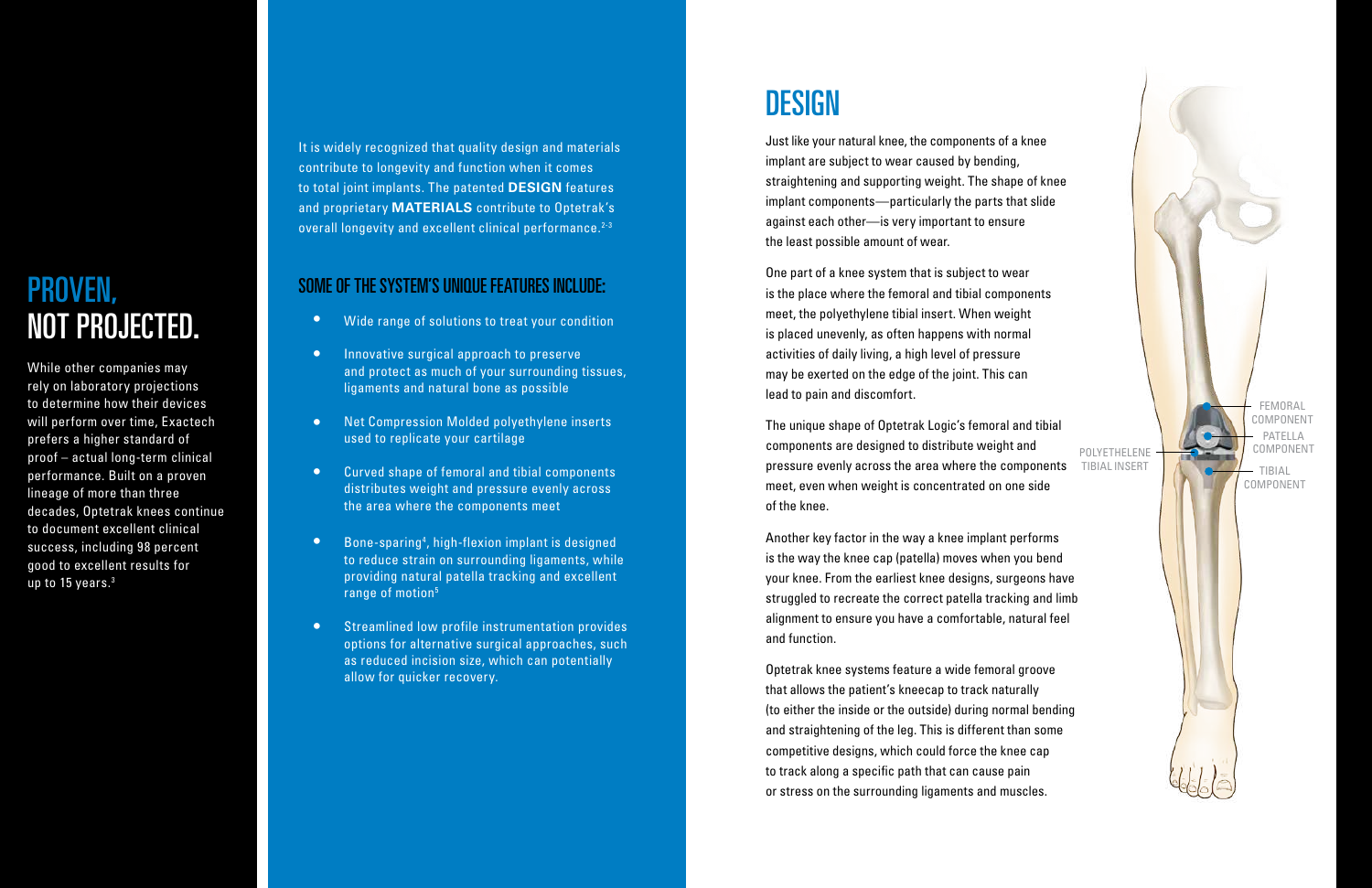

### MATERIALS

Exactech uses a clinically documented and successful manufacturing process, to ensure that you receive the highest quality plastic insert during your total knee replacement. It is documented that Exactech's manufacturing process provides plastic inserts with some of the best resistance to overall wear compared to the others available from our industry.<sup>6-7</sup>

Another important element of a knee implant is the polyethylene or plastic that fits into the tibial tray and slides against the femoral component. Variations in the way the plastic is made, packaged, and sterilized can have a significant impact on the long-term viability of the plastic itself.

# WHY EXACTECH IMPLANTS ARE RIGHT FOR YOU

Your surgeon will consider a wide variety of variables when selecting the knee implant that's right for you. Your age, height, weight, lifestyle and your general health are among the most important factors. The Optetrak lineage of total knee systems are designed to accommodate these and other variations in anatomy to provide you the best possible outcome.

Sure, there are plenty of choices out there and new knee systems are being introduced every day. But there's nothing like the confidence that comes from the test of time. With the Optetrak systems, you have the best of both worlds—a proven design foundation, enhanced by today's most modern surgical technologies.